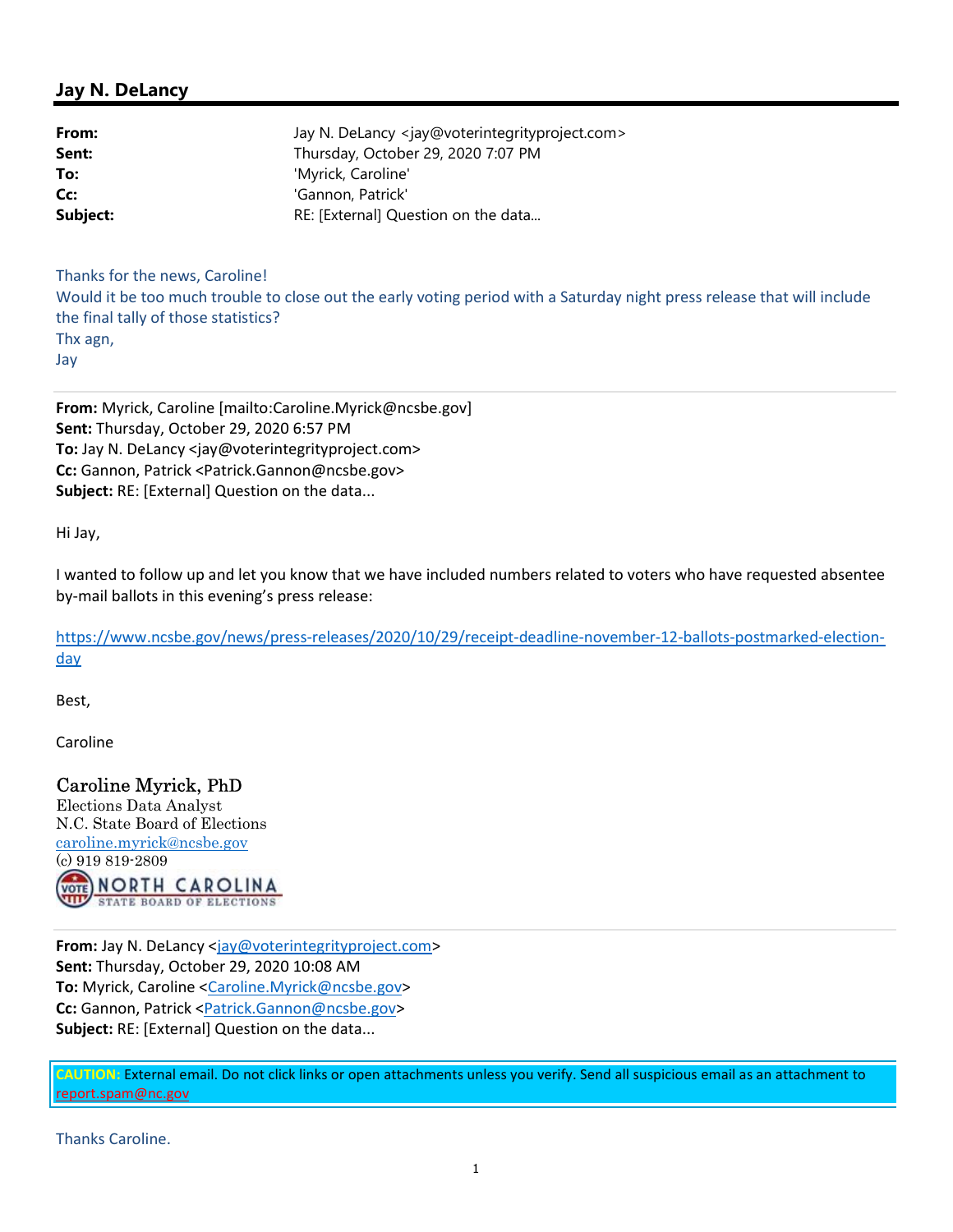If I'm following you, then the "requested" number only increases, so… would it be too much trouble to report the cumulative number of absentee ballots cancelled? Thx agn, Jay

From: Myrick, Caroline [mailto:Caroline.Myrick@ncsbe.gov] Sent: Thursday, October 29, 2020 9:39 AM To: jay@voterintegrityproject.com Cc: Gannon, Patrick <Patrick.Gannon@ncsbe.gov> Subject: RE: [External] Question on the data...

Good morning Jay, and thanks for the kind words about our homepage.

The number of "Absentee Ballots Requested" on the homepage, is exactly that: the number of ballots requested. It does not reflect the number of voters who have requested a ballot(s), nor does it reflect the number of voters who requested a ballot(s) and then voted in person at a one-stop early voting site instead.

Please reach out with any additional questions.

Caroline

#### Caroline Myrick, PhD

Elections Data Analyst N.C. State Board of Elections caroline.myrick@ncsbe.gov (c) 919 819-2809 NORTH CAROLINA **STATE BOARD OF ELECTIONS** 

From: Jay N. DeLancy [mailto:jay@voterintegrityproject.com] Sent: Thursday, October 29, 2020 9:22 AM To: Gannon, Patrick <Patrick.Gannon@ncsbe.gov> Cc: Neesby, Brian <**Brian.Neesby@ncsbe.gov>** Subject: [External] Question on the data...

CAUTION: External email. Do not click links or open attachments unless you verify. Send all suspicious email as an attachment to report.spam@nc.gov

Hi Gang.

You've got a great landing page!

We had some questions about one of the numbers the "absentee ballots requested" statistic.

As you know, lots of people requested ballots and then opted to vote abs one-stop.

When that happens, we happily noticed that your software cancels the requested ballot as soon as the one-stop vote is ingested.

My question: How do the cancelled ballots affect the "absentee ballots requested" statistic? Thanks,

Jay